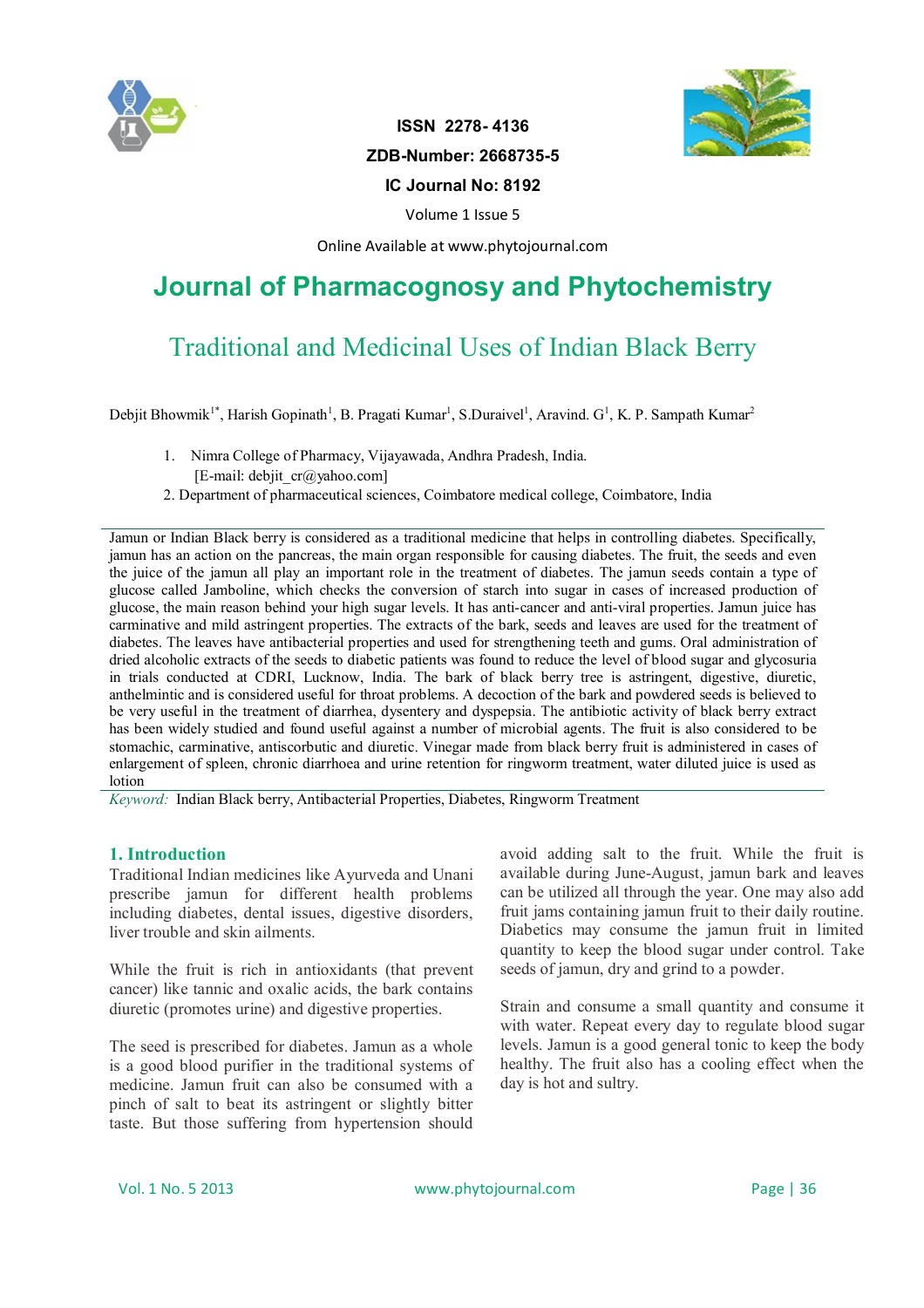#### Journal of Pharmacognosy and Phytochemistry

Jamun juice is good for the body. Take some jamun fruit, wash and remove the pulp. Blend the pulp, add honey and consume. Jamun seed powder will also help in clearing skin blemishes left by acne and blackheads.

Practitioners of traditional system of medicine recommend the powder prepared from the jamun seeds mixed with a small piece of jaggery for relief from diarrhoea and dysentery. Those suffering from bleeding gums and unhealthy teeth may use the ash from the burnt jamun leaves to brush the teeth twice a day. You may also take it without honey.

For relief from nagging wounds, take a few fresh jamun leaves, make a paste of them and apply on the affected portion of the skin. The leaves of jamun are natural antibiotic, so they help in the healing of injuries fast.

| <b>Scientific classification</b>                                      |             |
|-----------------------------------------------------------------------|-------------|
| Kingdom:                                                              | Plantae     |
| (unranked):                                                           | Angiosperms |
| (unranked):                                                           | Eudicots    |
| (unranked):                                                           | Rosids      |
| Order:                                                                | Myrtales    |
| Family:                                                               | Myrtaceae   |
| Genus:                                                                | Syzygium    |
| Species:                                                              | S. cumini   |
| <b>Binomial name</b>                                                  |             |
| Syzygium cumini (L.) Skeels.                                          |             |
| Synonyms                                                              |             |
| cumini (L.)<br>Eugenia<br>Druce<br>Eugenia jambolana Lam.<br>Svzveium |             |

#### **1.1 Biological Sources**

- *Syzygium*
- *jambolanum* DC.



**Fig 1: A Branch Of Black Berry**

## **1.2 Properties of Jamun**

Ancient Rishies and Munies did enough research works on blackberries. According to them, the fruit is small, rough, sour, sweet, acidic, coolant, destroys cough, pitt (bile) and vat (wind), blood circulator, highly helping in digestion and antiacidic, useful in skin diseases, activator of liver, thirst extinguisher, anti diarrhoeic, destructs bad bacteria in stomach and effective in respiratory system.

#### **1.2.1 Nutritional Properties**

It is a fairly good source of mineral salts (calcium  $= 15$  mg; potassium  $= 55$  mg; magnesium  $= 35$ mg; phosphorus = 15 mg; sodium =  $26.2 \text{ mg}/100$ g fruit) and vitamin C (18 mg/100 g of fruit).It provides 62 Kcal energy per 100 g of edible fruit. It contains fairly good amount of carotene (48 ug/100 g), folic acid  $(3 \text{ mg}/100 \text{ g})$ .

### **1.2.2 Medicinal Value of Jamun**

JAMBOLAN or Jamun (syzygium) is an important indigenous minor fruit of commercial value. The tree is tall, evergreen, also grown for shade and windbreak. The fruit possesses considerable nutritive value. It is a good source of iron, apart from the usual contents, e.g, minerals, protein etc. The nutritive value of this fruit is given below. Jamun fruit is usually shaken with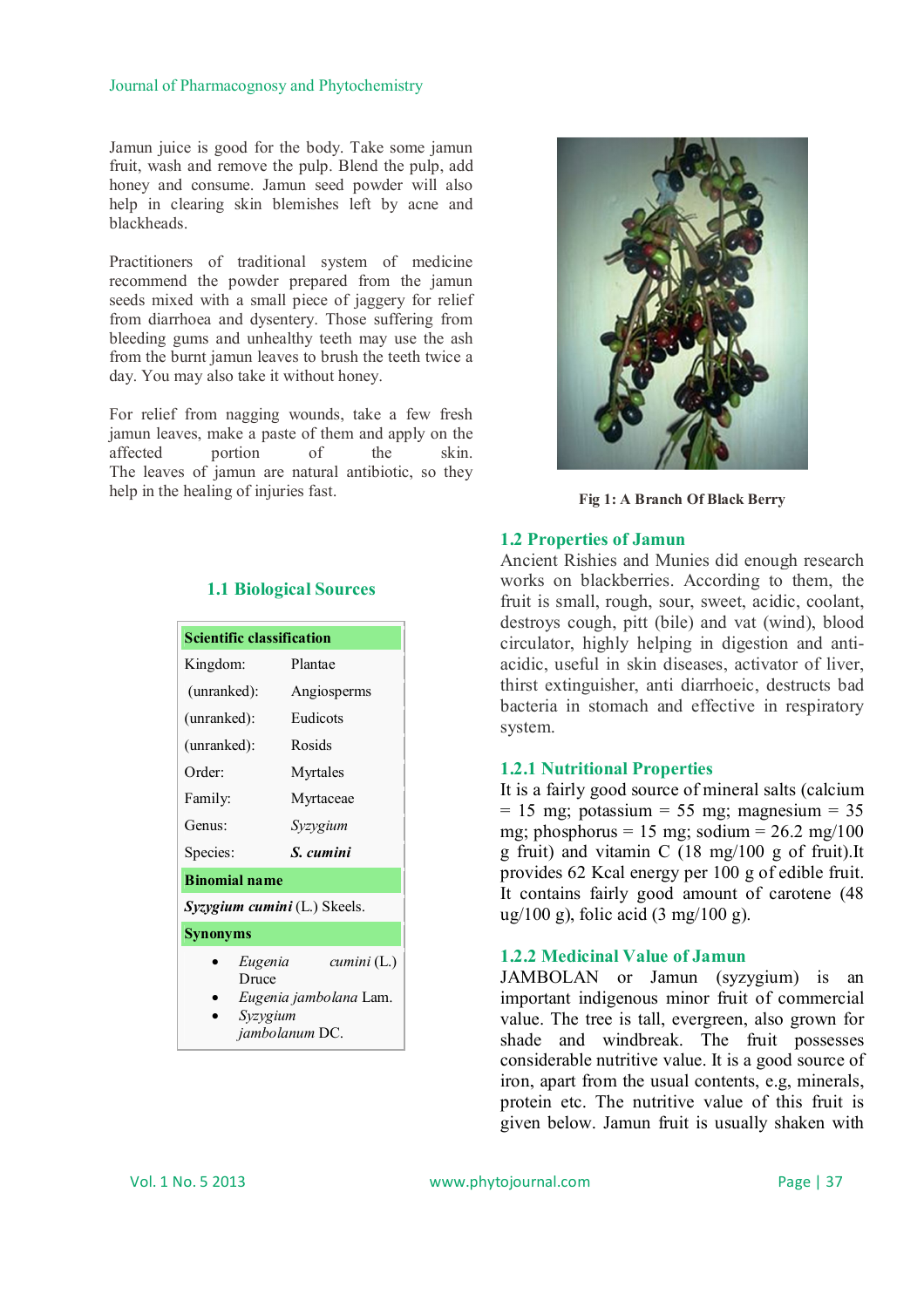salt before eating which has spicy flavor. It is also used in making beverages, jellies, jam, squash, wine, vinegar and pickles. Jamun squash is a refreshing drink in summers. Jamun syrup is beneficial in diarrhoea. Juice of Jamun and mango if mixed in equal quantity is good in quenching thirst of diabetic patients. Jamun wine is prepared, particularly in Goa. The vinegar prepared from the slightly unripe fruit is stomachic, carminative and diuretic, apart from having cooling and digestive properties. Smaller fruits are used in beverage industry for being rich in acidity, tannins and anthocyanins. Its seed can be used as a concentrate for animals because it is rich in protein, carbohydrates, and calcium. Jambolan crop is easily grown in neglected and marshy areas where annual rainfall is between 1,500-10,000mm.The fruit is black or purple in colour, sweet in taste. The fruit has received more recognition in folk medicine and in pharmacy. The juice of ripe fruit or a decoction of it is administered in spleen enlargement, chronic diarrhoea and urine retention. The seed extract in liquid or powdery form are given to patients with diabetes mellirus or glycosuiria. In many cases blood sugar level drops quickly. Dried alcoholic extract of Jamun seeds reduces blood sugar and glycosuria. Seeds contain an alkaloid, jambosine and glycoside jambolin or antimellin which halts the conversion of starch into sugar. Seed extract lowers blood pressure by 34.6 per cent. The leaf juice is effective in dysentery either alone or in combination with the juice of mango. Jamun leaves may be helpful as poultices on skin disease. Leaves, stems, flower buds, open blossoms, and bark have antibiotic properties. A decoction of bark is good for dyspepsia, dysentery, and diarrhoea. Bark decoctions are taken for asthma and bronchitis and are gargled or used as mouthwash for the astringent effect on mouth ulcerations. There are no named or standard cultivars of this fruit. The common cultivar grown in Pakistan is 'Ra Jamun'. It produces big–sized oblong, deep purple or bluish black fruit. Its pulp is purple pink and fruit is juicy and sweet. The stone is small in size. Climate and soil: Jamun is grown in tropical and subtropical climate. It requires dry atmosphere at the time of flowering and fruiting. Early rains are beneficial to proper growth, development and ripening of fruits. The young plants are susceptible to cold and drought conditions. The Jamun tree requires deep loam and well-drained soil. Its cultivation should be avoided in very heavy or light sandy soils.

### **1.2.3 Planting:**

Jamun can be transplanted in February-March or in July-August. The plants are transplanted with the soil ball intact. Jamun propagation is by seed. Seedling plants bears fruits of variable size and quality, such trees are generally hardy and long live for improved and selected true–to–type plants, vegetative methods of propagation, like inarching, budding, cutting, and air-layering are advocated. Regular pruning is not required however in later years. The dry twigs and crossed branches are removed. In the early age, the plants require 8-10 irrigation in a year. Intercropping of Jamun orchard with suitable crop not only brings good income but also improves fertility of soil. A full dose of 20kg rotten FYM during the prebearing period of tree and at bearing stage 80kg FYM per tree should be supplied for proper growth and fruiting. Seeds sown fresh usually show a high percentage of germination within two or three weeks, but if stored they lose their viability rapidly. Leaf eating caterpillar infests the leaves and may defoliate the trees. Treatment with Malathion is effective. White fly damages the tree in all parts, sometimes the fruits of Jamun get wormy due to attack of fruit fly.

# **1.3 Medicinal Properties of Black Berry:**

- 1. The extracts of the bark, seeds and leaves are used for the treatment of diabetes.
- 2. The leaves have antibacterial properties and used for strenghthening teeths and gums.
- 3. Oral administration of dried alcohalic extracts of the seeds to diabetic patients was found to reduce the level of blood sugar and glycosuria in trials conducted at CDRI, Lucknow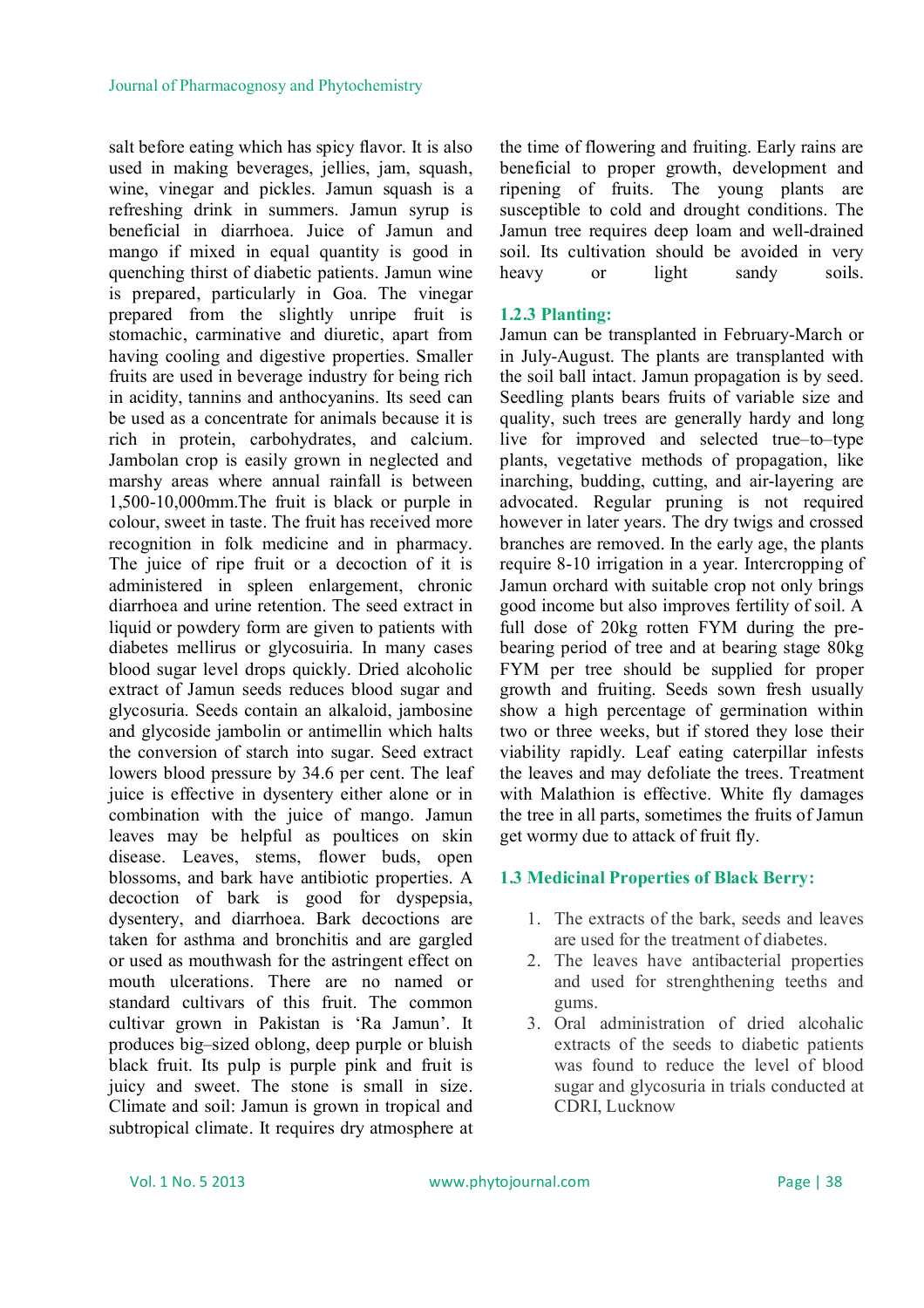- 4. The bark of black berry tree is astringent, digestive, diuretic, anthelmintic and is considered useful for throat problems
- 5. A decoction of the bark and powdered seeds is believed to be very useful in the treatment of diarrhea, dysentery and dyspepsia
- 6. The antibiotic activity of black berry extract has been widely studied and found useful against a number of microbial agents.
- 7. The fruit is also considered to be stomachic, carminative, antiscorbutic and diuretic.
- 8. Vinegar made from black berry fruit is administered in cases of enlargement of spleen, chronic diarrhoea and urine retention
- 9. For ringworm treatment, water diluted juice is used as lotion
- 10. A decoction of bark is used in cases of asthma and bronchitis and are gargled or used as mouthwash for the astringent effect on mouth ulcerations, spongy gums, and stomatitis.

# **1.3.1 Benefits of Black Berries**

Jamun is useful in diabetic apart from being effective in other diseases too. Let's now discuss it benefits in various diseases.

- 1. Jeern Atisaar and rakta Pradar: Gind mango guthli powder along with the guthli powder of jamun and fried up small harrey powder in equal proportions. Eat 3gm of this mixture with water till the complications clear off.
- 2. Rakt Pradar: With marh of rice should be gulped 3 gm of jamun guthli powder to cure Rakt Pradar.
- 3. Cataract ( motiabind): stir well the guthli powder with honey and prepare tablets of 3 gm each. Take 1-2 tablets with cow milk. Apply on eyes the tablet by making a paste of it with honey to cure the beginning of cataract.
- 4. Pimples: Rub the guthali with and apply this to get relief from pimples. Ghamaury coming off during summers also get cured from this.
- 5. Boils and ulcers of mouth: Chew fresh and soft black berries leaves for a while and gargle after wards.
- 6. Bloody piles: Grind soft leaves of jamun like chutney and mix a little of jaggary with thisand lick it.
- 7. Diabetic: Drop 25 gm of good fresh jamun in 200 gm of boiling water (after taking the pot down from the burner. Crush it after ½ an hour and filter it. Make it into three portions and drink it thrice during the day. Continue this process and keep monitoring your sugar levels apart from having a balanced diet.
- 8. Come June and the market is flooded with small shiny oval black fruits attracting our attention. Tradition has it that one should take at least one jamun fruit in a season to clear the digestive system and keep the human machine running.
- 9. Jamun or Indian blackberry no doubt, is a wonder tree. Every part of the jamun tree, also called the black plum, has one or more medicinal uses, right from its fruit to its seed and bark to the leaves.

# **1.4 Jamun Remedies you can use at Home**

- 1. If your child is doing bet wetting then you should give 1 tea spoon ground seed with water to child.
- 2. In case of dysentery (bloody) take 20 gm powdered seeds and take with 1/2 cup of water twice daily.
- 3. In case diarrhea take two soft leaves of Jamun and make paste of it. Now add some rock salt to it and make small pills and take twice daily with water.
- 4. In case of conjunctivitis boil soft 20 leaves of Jamun and boil in in 2 cup water till it reduces to 100 ml. Cool down this and wash eyes with this water (decoction).
- 5. In case of acidity drink 10 ml Jamun vinegar with some water it will give you relief.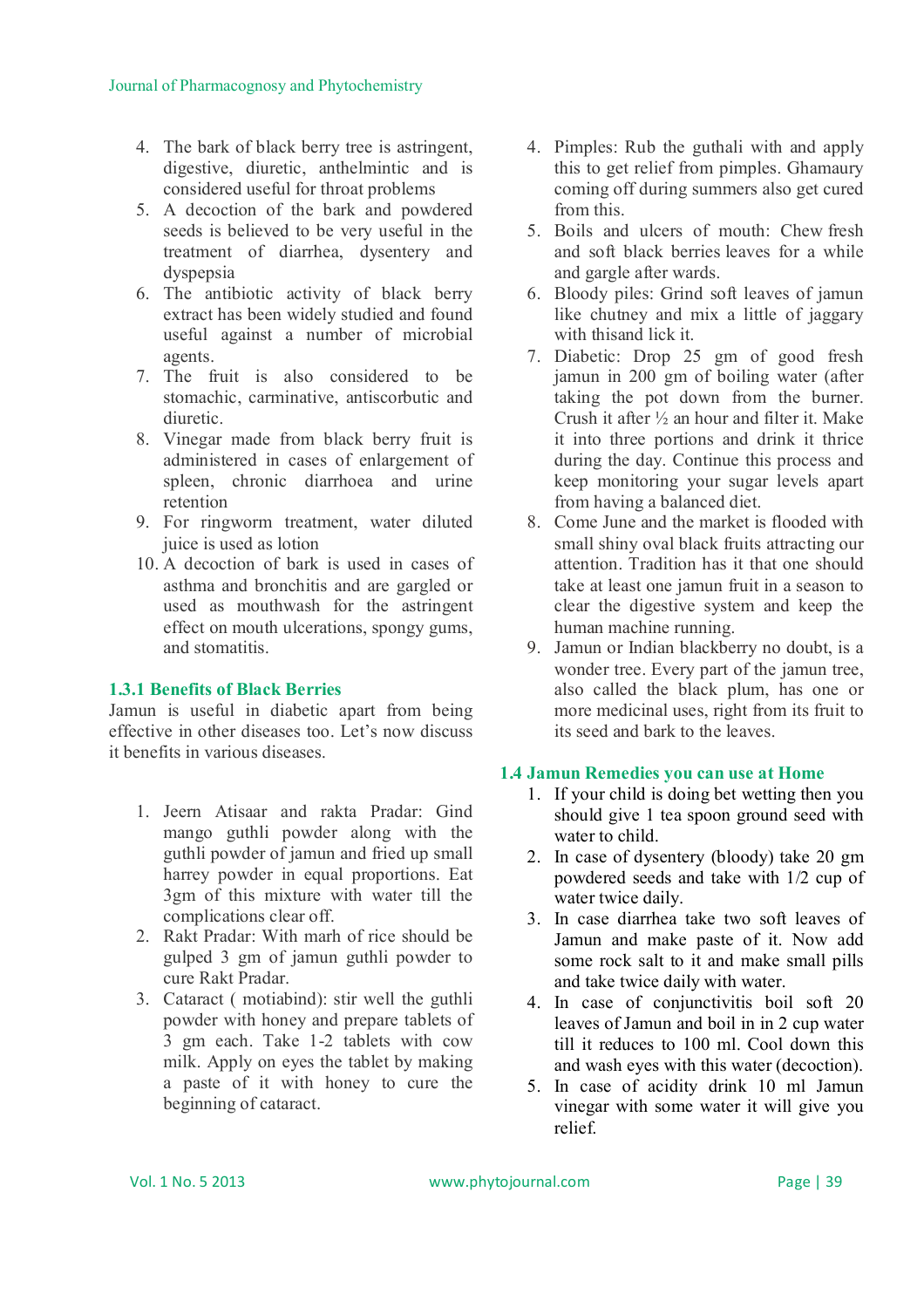#### **2. Conclusion**

Jamun has also anticancer and anti-viral properties. Its fruits extract inhibit growth and induces apoptosis of breast cancer. Jamun juice is carminative, having mild astringent effect, stomachie and diuretic, give a soothing effect in digestive system. The powder of Jamun bark is applied extremely to effectively control the bleeding. The fruits are effectively in blood purifying and fruits pulps with sesame oil are effective in higher fever.

#### **3. References**

- 1. P. Prince and M. Venon, "Effect of *Syzigium cumini* in Plasma Antioxidants on Alloxan-Induced Diabetes in Rats," *Journal of Clinical Biochemistry and Nutrition*, Vol. 25, No. 2, 1998, pp. 81-86.
- 2. G. Sepaha and S. Bose, "Clinical Observations on the Antidiabetic Properties of *Pterocarpus marsupium*  and *Eugenia jambolana*," *Journal of the Indian Medical As-sociation*, Vol. 27, 1956, pp. 388-391.
- 3. Helmstadter, "Syzygium *cumini* (L.) Skeels (Myrtaceae) Against Diabetes: 125 Years of Research," *Pharmazie*, Vol. 63, No. 2, 2008, pp. 91- 101.
- 4. J. Giri, T. Sathidevi and N. Dushyanth, "Effect of Jamun Seed Extract on Alloxan Induced Diabetes in Rats," *Journal of the Diabetic Association of India*, Vol. 25, 1985, pp. 115-119.
- 5. K. Reynertson. A. Basile and M. J. Kennelly, "Antioxidant Potential of Seven Mystaceous Fruits," *Ethnobotany Research and Applications*, Vol. 3, 2005, pp. 25-35
- 6. S. K. Jain, "Dictonary of Indian Folk Medicine and Ethanobotany," Deep Publications Paschimvihar, New Delhi, 1991.
- 7. D. C. Damasceno, G. T. Volpato and I. D. Calderon, "Study of *Averrhoa carambola* and *Eugenia jambolana* Extracts Purchased from Manipulation Drug Store on the Experimental Diabetes," *Revista Brasileira de Toxicolo-gia*, Vol. 15, 2002, pp. 9-14.
- 8. S. B. Sridhar, U. D. Sheetal and M. R. Pai, "Preclinical Evaluation of the Antidiabetic Effect of *Eugenia jambo-lana* Seed Powder in Streptozotocin-Diabetic Rats," *Bra-zilian Journal of Medical and Biological Research*, Vol. 38, No. 3, 2005, pp. 463-468.
- 9. K. Ravi, S. Rajasekaran and S. Subramanian, "Hypogly-cemic Effect of *Eugenia jambolana* Seed Kernels on Streptozotocin-Induced Diabetes in Rats," *Pharmaceuti-cal Biology*, Vol. 41, No. 8, 2003, pp. 598-603.
- 10. S. B. Sharma, A. Nasir and K. M. Prabhu, "Hypoglycae-mic and Hypolipidemic Effect of Ethanolic Extract of Seeds of *Eugenia jambolana* in

Alloxan-Induced Diabetic Rabbits," *Journal of Ethnopharmacology*, Vol. 85, No. 2, 2003, pp. 201- 206. doi:10.1016/S0378-8741(02)00366-5

- 11. S. B. Sharma, A. Nasir and K. M. Prabhu, "Antihyperglycemic Effect of the Fruit-Pulp of *Eugenia jambolana* in Experimental Diabetes Mellitus," *Journal of Ethno-pharmacology*, Vol. 104, 2006, pp. 367-373.
- 12. K. Ravi, B. Ramachandran and S. Subramanian, "Protec-tive Effect of *Eugenia jambolana* Seed Kernel on Tissue Antioxidants in Streptozotocin-Induced Diabetic Rats," *Biological & Pharmaceutical Bulletin*, Vol. 27, No. 8, 2009, pp. 1212-1217.
- 13. V. Vikrant, J. K. Grover and N. Tandon, "Treatment with Extracts of Momordica Charantia and Eugenia Jambolana Prevents Hyperglycemia and Hyperinsulinemia in Fruc-tosefed Rats," *Journal of Ethnopharmacology*, Vol. 76, No. 2, 2001, pp. 139- 143.
- 14. P. Warrier, V. Nambiar and C. Ramankutty, "Indian Medical Plants," Vol. 5, Orient Longman Ltd., Hyderabad, 1996, pp. 225-228.
- 15. H. Sagrawat, A. Mann and M. Kharya, "Pharmacological Potential of Eugenia Jambolana: A Review," *Pharmaco-genesis Magazice*, Vol. 2, 2006, pp. 96-104.
- 16. P. Wester, *Journal of food Plants of the Philippines*, *Bul-letin* 39, 3rd Edition, Philippine Department of Agricul-ture & Natural Research, Burette of Agriculture, Manila, 1924.
- 17. H. Munsell, L. Williams, L. Guild, C. Troescher, G. Nightingale and R. Harris, "Composition of Food Plants of Central America," *Food Research*, Vol. 14, No. 2, 1949, pp. 144-164. doi:10.1111/j.1365- 2621.1949.tb16218.x
- 18. E. Giovannucci, E. Rimm and Y. Liu, "A Prospective Study of Tomato Products, Lycopene, and Prostate Can-cer Risk," *Journal of Natural and Cancer Natural*, Vol. 94, No. 5, 2002, pp. 391-398
- 19. K. Lock, D. Stuckler, K. Charlesworth and M McKee, "Potential Uses and Health Effects of Indian Raspberry," *British Homeopathic Journal*, Vol. 339, 2009, pp. 459- 452.
- 20. The US Department of Agriculture and the US Depart-ment of Health and Human, "Dietary Guidelines for Americans," 2010. http://ndb.nal.usda.gov/2012
- 21. M. Baliga, P. Bhat and B. Baliga, "Phytochemistry, Tra-ditional Uses and Pharmacology of *Eugenia jambolana* Lam. (Black Plum): A Review," *Food Research Internationals*, Vol. 44, No. 7, 2011, pp. 1776-1789.
- 22. W. H. Brown, "Wild Food Plants of the Philippines," *Bulletin* 21, Department of Agriculture and Natural Re-sources, Bureau of Printing, Manila, 1920. [13]